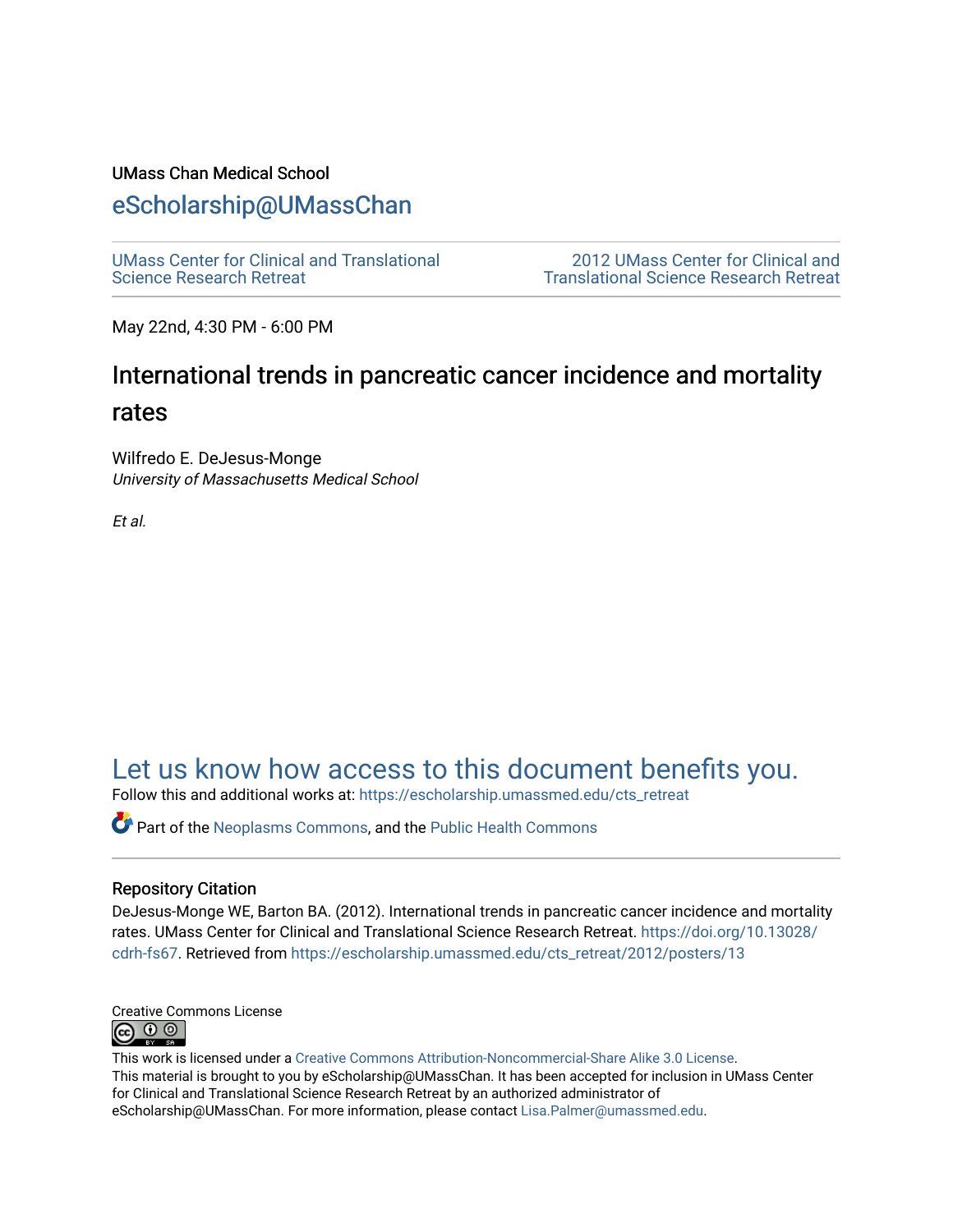#### **INTERNATIONAL TRENDS IN PANCREATIC CANCER INCIDENCE AND MORTALITY RATES**

Wilfredo E. De Jesus-Monge, MD, MS $c^1$ , Bruce A. Barton, PhD $^2$ 

<sup>1</sup>Program in Gene Function and Expression, <sup>1,2</sup>Memorial Cancer Center of Excellence, <sup>1,2</sup>Center for Clinical and Translational Science, <sup>2</sup>Department of Quantitative Health Sciences, University of Massachusetts Medical School, Worcester, MA

Wilfredo E. De Jesus-Monge, MD, MSc: Contact: Postdoctoral research fellow E-mail: [Wilfredo.DeJesus-Monge@umassmed.edu](mailto:Wilfredo.DeJesus-Monge@umassmed.edu)

**Background:** Pancreatic cancer is a rare disease, with a lifetime risk of 1.45%. However, it is deadly, with a 1-year relative survival rate of 20% and a 5-year rate of 4% in the US. Risk factors for pancreatic cancer are cigarette smoking, obesity, physical inactivity, among others. Associated with developed countries, these risk factors are increasing in less developed and economically transitioning countries. Therefore, the *objective* of this presentation is to show international trends in pancreatic cancer incidence and mortality rates.

**Method:** The pancreatic cancer incidence rates were collected from the *Cancer Incidence in Five Continents (CI5)* report and the mortality rates were collected from the World Health Organization cancer mortality database, both by the International Agency for Research on Cancer, for the periods 1988-1992 to 1998-2002 (10-year) and 1978-1982 to 1998-2002 (20-year). The statistics are provided countrywide or for specific regions within a country.

**Results:** In America, 50% of evaluated countries/regions showed decreased pancreatic cancer incidence rates in any or both sexes during the 10-year period. In Northern Europe, one-third of the evaluated countries/regions showed decreased pancreatic cancer incidence rates in any or both sexes during the 10-year period. In Southern Europe, 44% of the evaluated countries/regions showed increased pancreatic cancer incidence rates in any or both sexes during the 10-year period. Both Chinese regions show increased pancreatic cancer incidence rates in both sexes during the 20-year period. Twentyseven percent of the evaluated world countries/regions show decreased pancreatic cancer mortality rates in both sexes during the 20-year period.